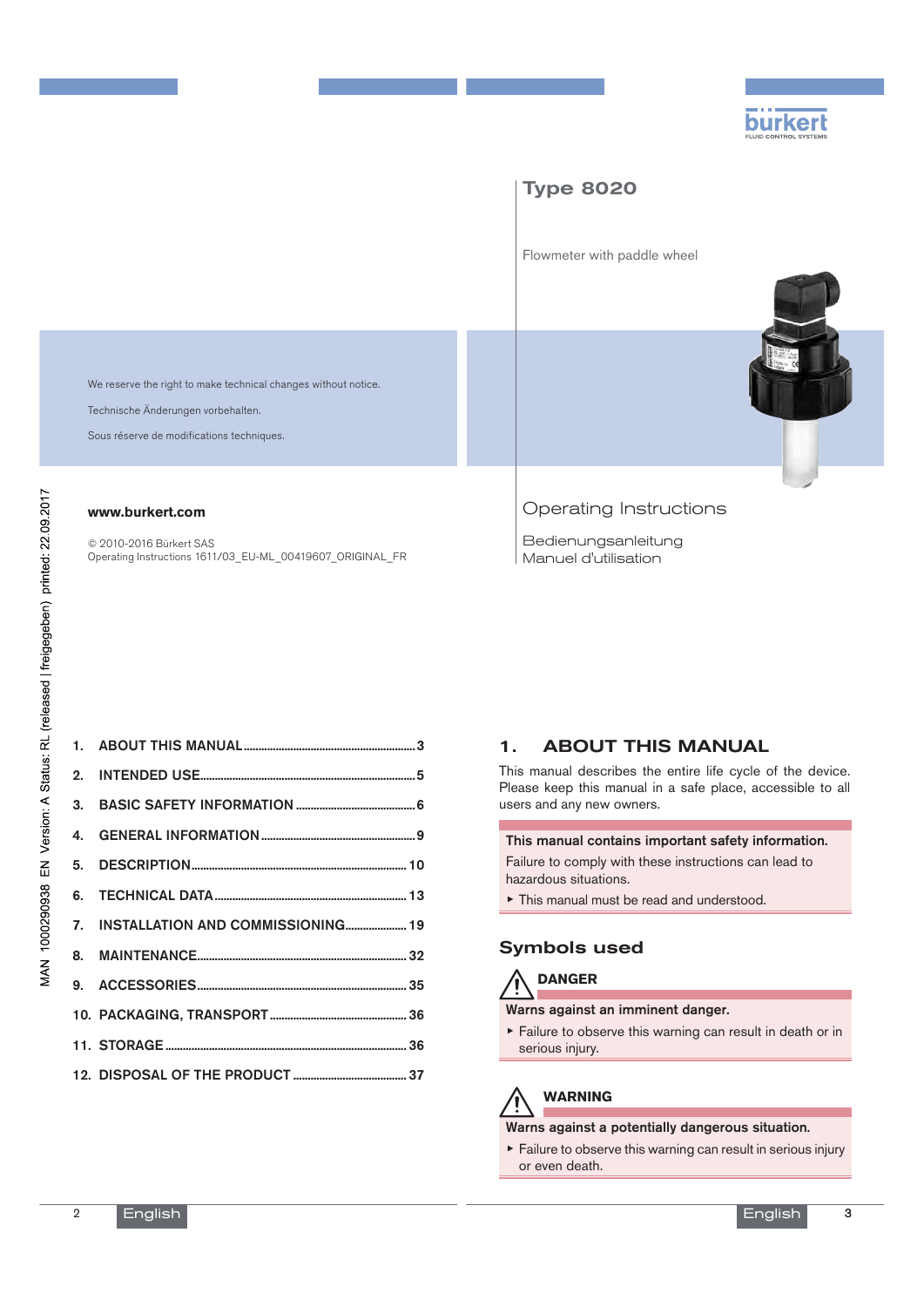#### **CAUTION**

Warns against a possible risk.

 $\triangleright$  Failure to observe this warning can result in substantial or minor injuries.

#### **NOTE**

#### Warns against material damage.

▶ Failure to observe this warning may result in damage to the device or system.

Indicates additional information, advice or important recommendations.



refers to information contained in this manual or in other documents.

- ▶ Indicates an instruction to be carried out to avoid a danger, a warning or a possible risk.
- $\rightarrow$  Indicates a procedure to be carried out.

#### Definition of the word "device"

The word "device" used within this manual always refers to the flowmeter type 8020.

English

4

#### 2. INTENDED USE

Use of the device that does not comply with the instructions could present risks to people, nearby installations and the environment.

The flowmeter type 8020 is exclusively intended to measure the flow rate of neutral or slightly aggressive liquids free of solid particles.

- $\triangleright$  This device must be protected against electromagnetic interference, ultraviolet rays and, when installed outdoors, the effects of climatic conditions.
- ▶ This device must be used in compliance with the characteristics and commissioning and use conditions specified in the contractual documents and in the user manual.
- ▶ Requirements for the safe and proper operation of the device are proper transport, storage and installation, as well as careful operation and maintenance.
- ▶ Only use the device as intended.

5

### 3. BASIC SAFETY INFORMATION

This safety information does not take into account:

- any contingencies or occurences that may arise during installation, use and maintenance of the devices.
- the local safety regulations for which the operating company is responsible including the staff in charge of installation and maintenance.

Danger due to high pressure in the installation. Danger due to electrical voltage.

Danger due to high temperatures of the fluid.

Danger due to the nature of the fluid.

#### Various dangerous situations

- ▶ Prevent any unintentional power supply switch-on.
- ▶ Ensure that installation and maintenance work are carried out by qualified, authorised personnel in possession of the appropriate tools.

#### Various dangerous situations

- $\triangleright$  Guarantee a set or controlled restarting of the process, after a power supply interruption.
- ▶ Use the device only if in perfect working order and in compliance with the instructions provided in the operating instructions.
- ▶ Observe the general technical rules when installing and using the device.
- ▶ Do not use this device in explosive atmospheres.
- $\triangleright$  Do not use fluid that is incompatible with the materials the device is made of.
- ▶ Do not use this device in an environment incompatible with the materials it is made of.
- ▶ Do not subject the device to mechanical loads.
- ▶ Do not make any modifications to the device.

6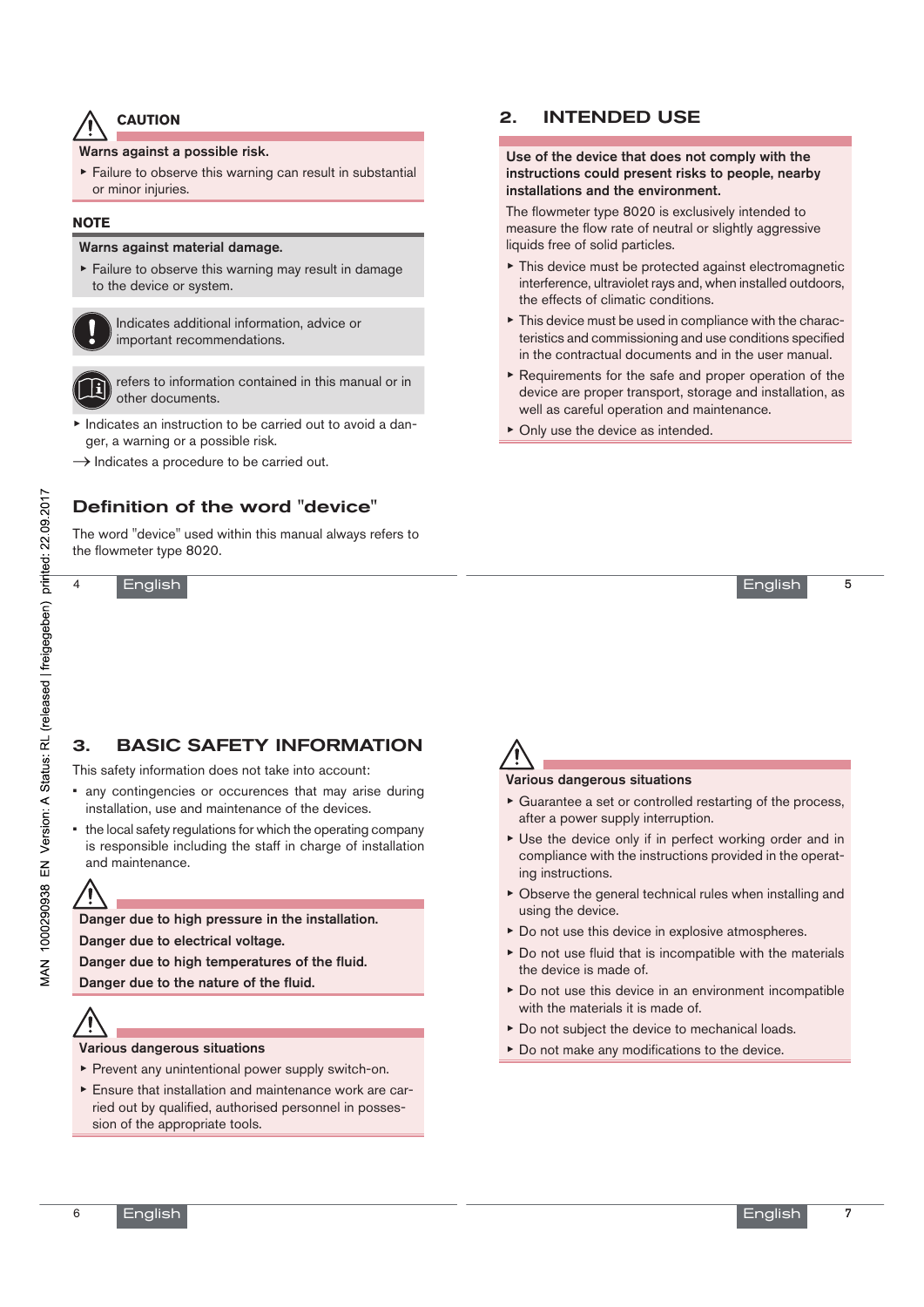#### **NOTE**

#### The device may be damaged by the fluid in contact with.

 $\triangleright$  Systematically check the chemical compatibility of the component materials of the device and the fluids likely to come into contact with it (for example: alcohols, strong or concentrated acids, aldehydes, alkaline compounds, esters, aliphatic compounds, ketones, halogenated aromatics or hydrocarbons, oxidants and chlorinated agents).

#### **NOTE**

#### Elements / Components sensitive to electrostatic discharges

- ▶ This device contains electronic components sensitive to electrostatic discharges. They may be damaged if they are touched by an electrostatically charged person or object. In the worst case scenario, these components are instantly destroyed or go out of order as soon as they are activated.
- ▶ To minimise or even avoid all damage due to an electrostatic discharge, take all the precautions described in the EN 61340-5-1 norm.
- ▶ Do not touch any of the live electrical components.

#### English

8

# 4. GENERAL INFORMATION

To contact the manufacturer of the device, use following address:

Bürkert SAS

Rue du Giessen

BP 21

F-67220 TRIEMBACH-AU-VAL

The addresses of our international sales offices are available on the internet at: www.burkert.com

#### Warranty conditions

The condition governing the legal warranty is the conforming use of the device in observance of the operating conditions specified in this manual.

#### Information on the Internet

You can find the user manuals and technical data sheets regarding the type 8020 at: www.burkert.com



 $\overline{9}$ 

## 5. DESCRIPTION

#### Construction

The device is made up of an electronic module and of a flow sensor. The device can be installed in any pipe from DN20 (except for DN20 specified in Table 2, page 23) to DN400.

The device has, depending on the version, 1 NPN transistor output, 2 transitor outputs, NPN and PNP, or 1 sinus output (coil output).

Electrical connection is made via a male fixed connector.

#### Measuring principle

The circulation of fluid within the pipe causes the paddle wheel of the sensor to rotate. The flowmeter detects the rotation of the paddle-wheel and generates a signal which frequency f is proportional to the flow rate Q, using the formula  $f = KxQ$ .

 $f = \text{frequency in Hertz}$  (Hz)

 $K = K$  factor of the S020 fitting used, in pulse/litre

 $Q =$  flow rate in litre/second

### Description of the name plate



- 1. Quantity measured and type of the device
- 2. Material of the seal
- Material of the flow sensor frame
- 4. Version of the flow sensor and, when required, power supply
- 5. Output data
- 6. Conformity logo
- 7. Manufacturing code
- 8. Serial number
- 9. Order code

10

English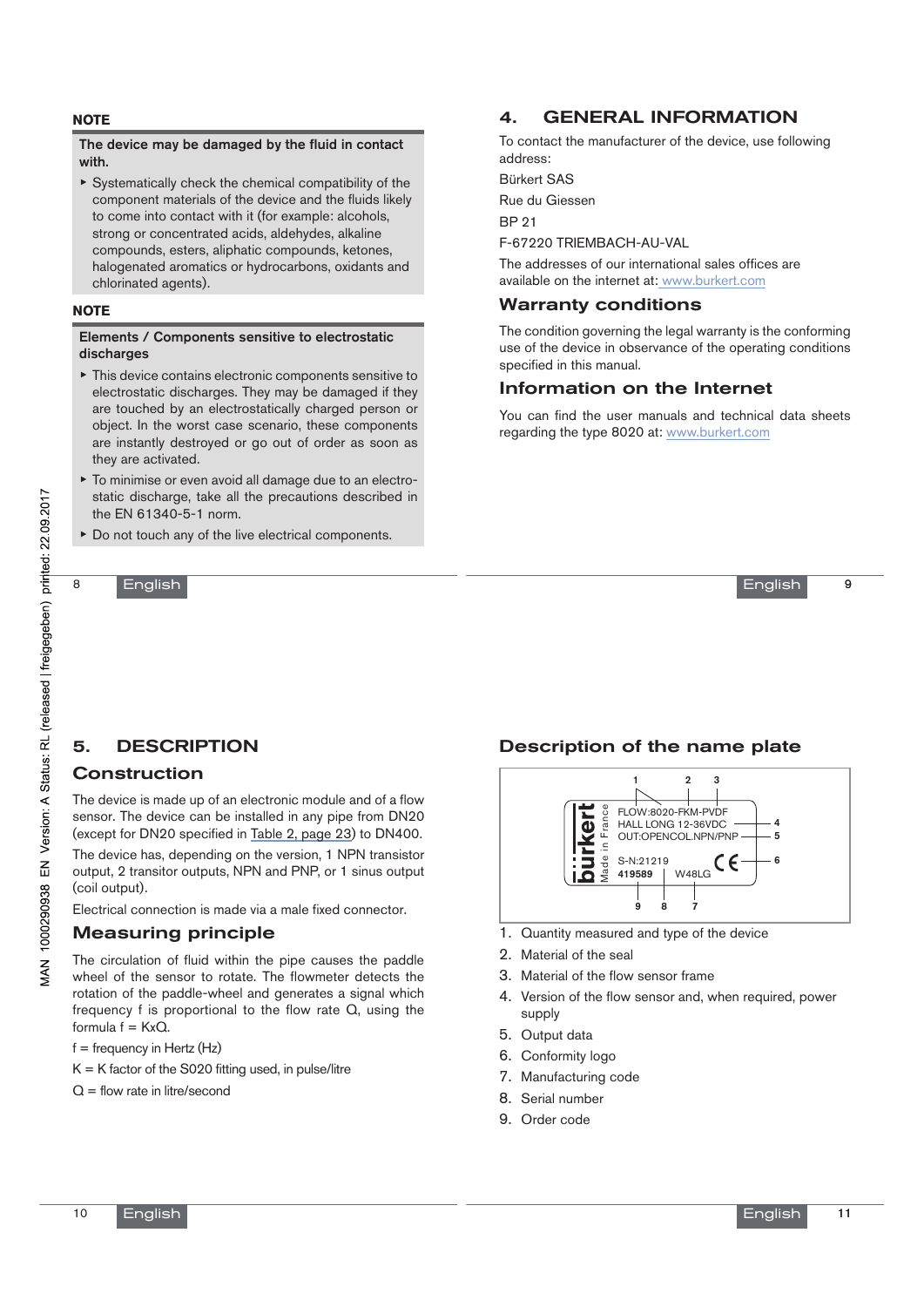#### Available versions of the electronic module

The electrical connection of all the devices is made through a male fixed connector.

| Supply voltage                           | Output                                     | Flow sensor                    | Order code |
|------------------------------------------|--------------------------------------------|--------------------------------|------------|
| 12-36 V DC<br>filtered and               | 2<br>transistors,<br>NPN and<br><b>PNP</b> | Hall, short                    | 419 587    |
| regulated                                |                                            | Hall, long                     | 419 589    |
| energized via the<br>Bürkert transmitter | 1 NPN                                      | Hall Low<br>Power, short       | 419 591    |
| the flow sensor is<br>connected to       | transistor                                 | <b>Hall Low</b><br>Power, long | 419 593    |
| without                                  | 1 sinus                                    | Coil, short                    | 419 583    |
|                                          | output                                     | Coil, long                     | 419 585    |

English

 $12$ 

| Type of fluid                                  | <b>Conditions</b>    |
|------------------------------------------------|----------------------|
|                                                | $DN \leq 25$         |
| Fluid group 1, art. 4 §1.c.ii                  | or $PNxDN \leq 2000$ |
|                                                | DN < 200             |
| Fluid group 2, art. 4 $$1.c.i$ or PN $\leq 10$ |                      |
|                                                | or $PNxDN \leq 5000$ |

### Mechanical data

| Part                                         | <b>Material</b>            |
|----------------------------------------------|----------------------------|
| Housing                                      | PF                         |
| <b>Nut</b>                                   | <b>PC</b>                  |
| Female connector type<br>2508 / screw / seal | PA / Stainless steel / NBR |
| Frame of the flow sensor<br>and paddle wheel | <b>PVDF</b>                |
| Axis and bearings                            | Ceramic                    |
| Gasket                                       | FKM (EPDM optional)        |

## Dimensions of device

 $\rightarrow$  please refer to the technical data sheets regarding the type 8020 available at: www.burkert.com

# 6. TECHNICAL DATA

#### Operating conditions

| Ambient temperature   -15 °C+60 °C |                                                                                 |
|------------------------------------|---------------------------------------------------------------------------------|
| Air humidity                       | < 80%, non condensated                                                          |
| to EN 60529                        | Protection rating acc.   IP65, female connector wired,<br>plugged and tightened |

#### Conformity to standards and directives

The applied standards, which verify conformity with the EU Directives, can be found on the EU Type Examination Certificate and/or the EU Declaration of Conformity (if applicable).

• Article 4§1 of the Pressure Equipment Directive 2014/68/EU

The device can only be used in the following cases (depending on the maximum pressure, the DN of the pipe and the fluid):

| <b>Type of fluid</b>                          | <b>Conditions</b>            |
|-----------------------------------------------|------------------------------|
| Fluid group 1, art. 4 $$1.c.i$   DN $\leq 25$ |                              |
|                                               | DN < 32<br>or $PNxDN < 1000$ |
| Fluid group 2, art. 4 §1.c.i                  |                              |

13 English

Fluid data

| <b>Fluid temperature</b>                           | The fluid temperature may be<br>restricted by the fluid pressure:<br>Refer to the fluid temperature-<br>pressure dependency curves for<br>the device. SeeTable 1 |  |
|----------------------------------------------------|------------------------------------------------------------------------------------------------------------------------------------------------------------------|--|
| ▪ with fitting S020<br>in metal or PVDF            | $-15. + 80 °C$                                                                                                                                                   |  |
| • with fitting S020<br>in PP                       | $0+80 °C$                                                                                                                                                        |  |
| ▪ with fitting S020<br>in PVC                      | $0.1 + 50^{\circ}$ C                                                                                                                                             |  |
| Flow rate measuring range                          |                                                                                                                                                                  |  |
| $\blacksquare$ Hall and Hall Low<br>Power versions | $\cdot$ 0.310 m/s                                                                                                                                                |  |
| • Sinus version                                    | $\cdot$ 0,510 m/s                                                                                                                                                |  |
| <b>Measurement deviation</b>                       |                                                                                                                                                                  |  |
| • with standard<br>K-factor<br>with Teach-In       | • ±2,5% of the measured value*<br>$+1\%$ of the measured value*                                                                                                  |  |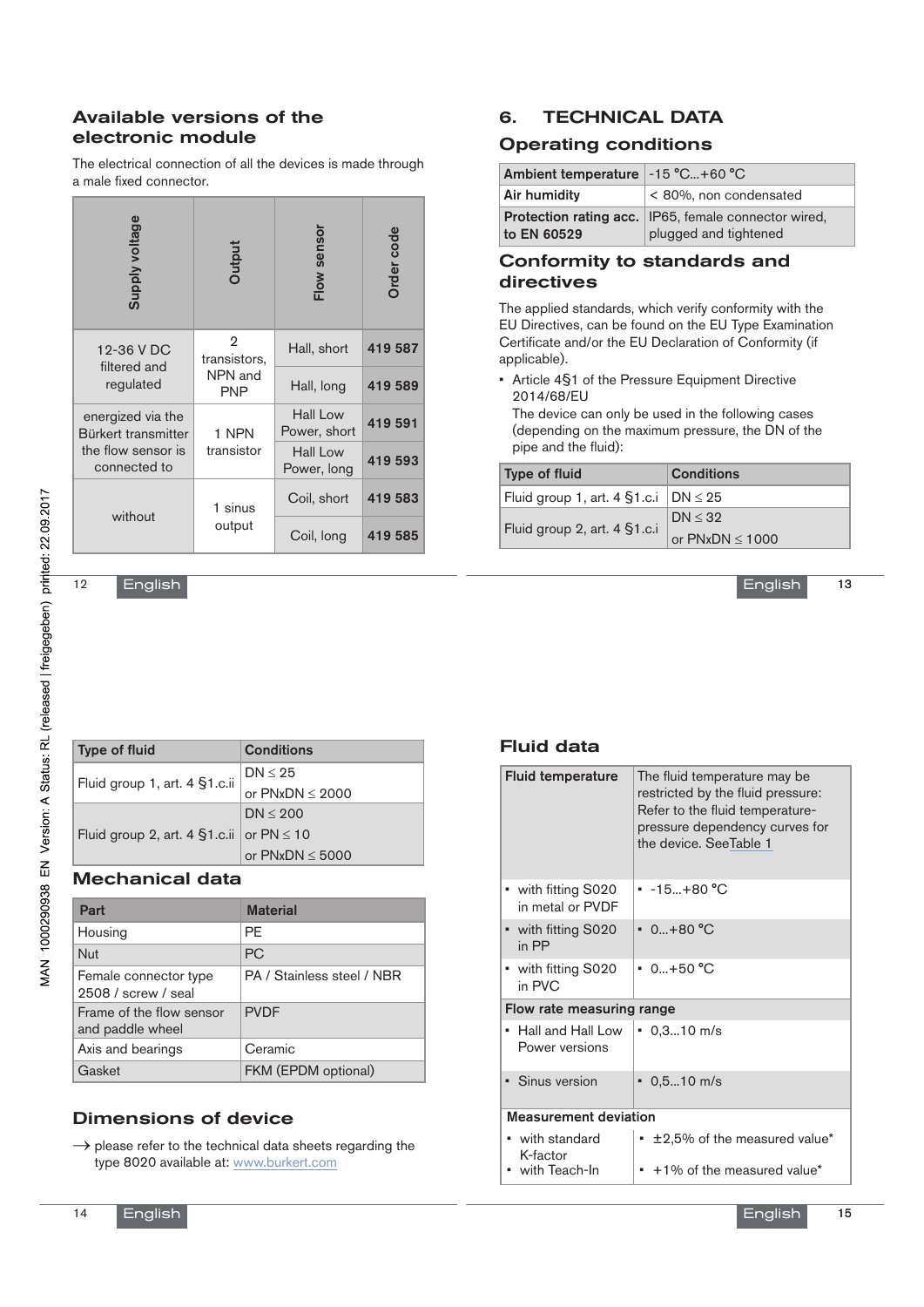| Linearity     | $\pm$ 0,5 % of the full scale (10 m/s) |
|---------------|----------------------------------------|
| Repeatability | ±0,4 % of the measured value*          |

\* Determined under following reference conditions: medium = water, water and ambient temperatures 20 °C, min. upstream and downstream distances respected, appropriate pipe dimensions



*Table 1: Fluid temperature-pressure dependency curves*

#### Electrical data

| <b>Supply voltage</b>                              |                                                                                                                                                                       |
|----------------------------------------------------|-----------------------------------------------------------------------------------------------------------------------------------------------------------------------|
| <b>Hall version</b><br>٠                           | • 12-36 V DC, filtered and<br>regulated                                                                                                                               |
| <b>Hall Low Power</b><br>$\blacksquare$<br>version | • 12-36 V DC, via transmitter the<br>device is connected to                                                                                                           |
| <b>Current consumption</b>                         |                                                                                                                                                                       |
| <b>Hall version</b><br>٠                           | $\bullet$ 50 mA max.                                                                                                                                                  |
| <b>Hall Low Power</b><br>٠<br>version              | $\bullet$ 0,8 mA max.                                                                                                                                                 |
| <b>Protection against</b><br>polarity reversal     | yes                                                                                                                                                                   |
| <b>Protection against</b><br>spike voltages        | yes                                                                                                                                                                   |
| <b>Protection against</b><br>short circuits        | yes                                                                                                                                                                   |
| <b>Transistor output</b><br>(Hall version)         | pulse output, NPN and PNP,<br>open collector, max. 100 mA,<br>frequency up to 300 Hz, duty<br>cycle 1/2 ±10%<br>NPN output: 0,2-36 V DC<br>PNP output: supply voltage |

17 English

English

| <b>Transistor output</b><br>(Hall Low Power<br>version) | pulse output, NPN, open<br>collector, max. 10 mA, frequency<br>up to 300 Hz, duty cycle<br>$1/2 \pm 10\%$ |
|---------------------------------------------------------|-----------------------------------------------------------------------------------------------------------|
| Coil output                                             | sine-wave signal, frequency up<br>to 300 Hz, about 2.8 mV peak-<br>to-peak/Hz under a 50 kΩ load          |

#### Electrical connection

| <b>Type of connector</b>                                       | Cable type                                             |
|----------------------------------------------------------------|--------------------------------------------------------|
| 2508 female connector<br>(supplied), with order<br>code 438811 | For the Hall and Hall Low<br>Power versions:           |
|                                                                | • shielded, max. 50 m                                  |
|                                                                | • 58 mm in diameter                                    |
|                                                                | • wires, $0.251.5$ mm <sup>2</sup> in cross<br>section |
|                                                                | For the sinus version:                                 |
|                                                                | · shielded, max. 10 m                                  |
|                                                                | $\bullet$ 58 mm in diameter                            |
|                                                                | • wires, $0.251.5$ mm <sup>2</sup> in cross<br>section |

#### 7. INSTALLATION AND COMMISSIONING

### Safety instructions

# **DANGER**

Risk of injury due to high pressure in the installation.

 $\triangleright$  Stop the circulation of fluid, cut off the pressure and drain the pipe before loosening the process connections.

#### Risk of injury due to high fluid temperatures.

- $\blacktriangleright$  Use safety gloves to handle the device.
- ▶ Stop the circulation of fluid, and drain the pipe before loosening the process connections.

#### Risk of injury due to the nature of the fluid.

▶ Respect the prevailing regulations on accident prevention and safety relating to the use of hazardous products.

16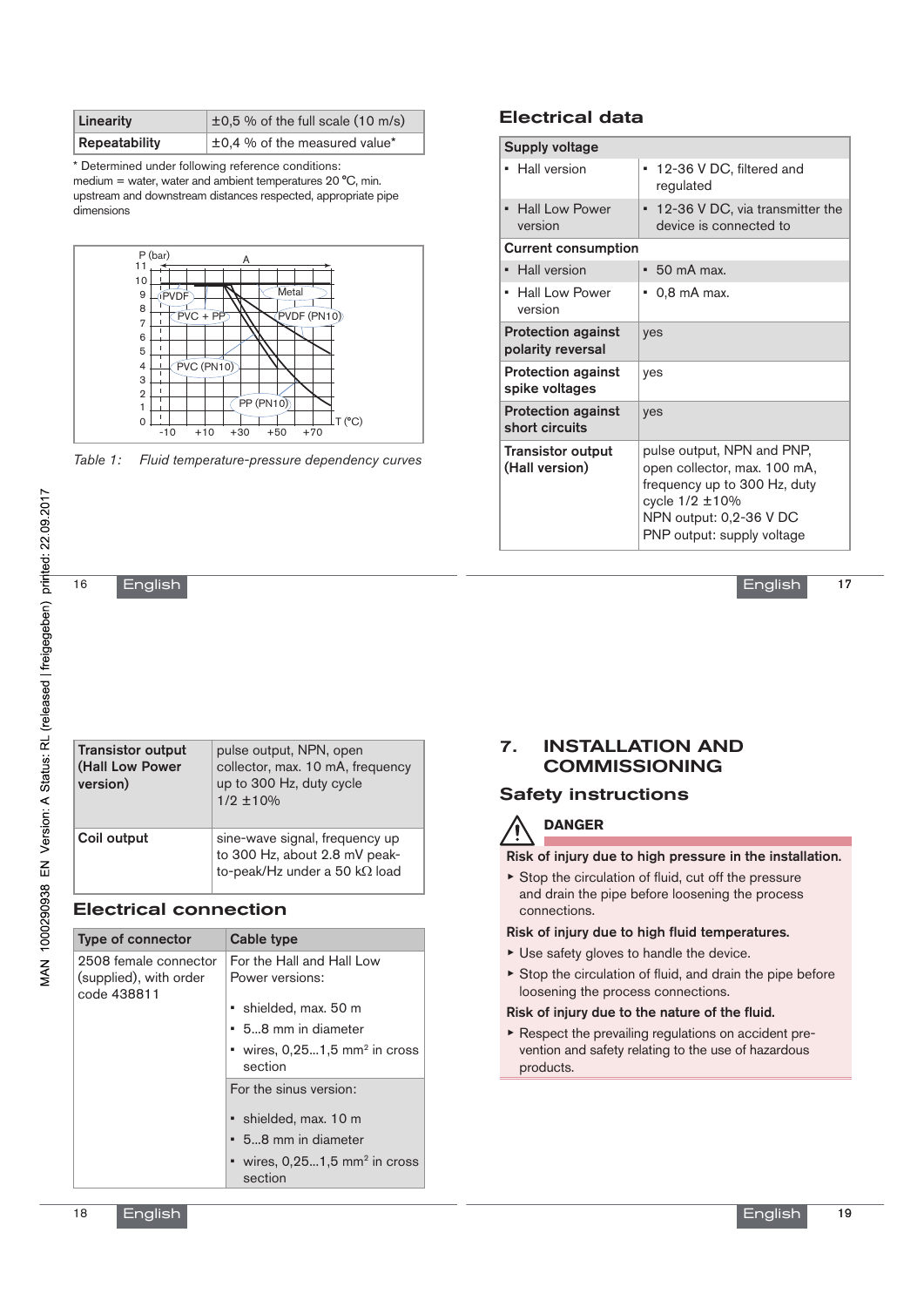#### **DANGER**

Risk of injury due to electrical voltage.

- ▶ Shut down and isolate the electrical power source before carrying out work on the system.
- ▶ Observe all applicable accident protection and safety regulations for electrical equipment.

# **WARNING**

Risk of injury due to non-conforming installation.

- $\blacktriangleright$  The electrical and fluid installation can only be carried out by qualified and skilled staff with the appropriate tools.
- $\triangleright$  Observe mounting instructions of the fitting.
- ▶ Risk of injury due to an uncontrolled restart.
- ▶ Ensure that the restart of the installation is controlled after any interventions on it.



#### **WARNING**

#### Risk of injury if the fluid pressure/ temperature dependency is not respected.

- ▶ Take account of fluid temperature-pressure dependency according to the nature of the materials the fitting is made of (see Table 1).
- ▶ Comply with the pressure equipment directive 2014/68/EU.

# **WARNING**

Risk of injury due to non-conforming commissioning. Non-conforming commissioning may lead to injuries and damage the device and its surroundings.

- ▶ Before commissioning, make sure that the staff in charge have read and fully understood the contents of the manual.
- ▶ In particular, observe the safety recommendations and intended use.
- The device / the installation must only be commissioned by suitably trained staff.

English

VIAN 1000290938 EN Version: A Status: RL (released | freigegeben) printed: 22.09.2017

20

English

## **NOTE**

Risk of damage to the device due to the environment

 $\blacktriangleright$  Protect this device against electromagnetic interference, ultraviolet rays and, when installed outdoors, the effects of the climatic conditions.

To make sure the device operates correctly, plug in and tighten the connector.

### Installation of the fitting onto the pipe

- $\rightarrow$  Choose a fitting appropriate to the velocity and the flow rate of the fluid inside the pipe, refer to the graphs at right (see Table 2). The graph is used to determine the DN of the pipe and the fitting appropriate to the application, according to the fluid velocity and the flow rate.
- $\rightarrow$  Install the fitting on the pipe as described in the operating instructions of the fitting used.



*Table 2: Diagram flow rate / fluid velocity / DN of the fittings type S020*

23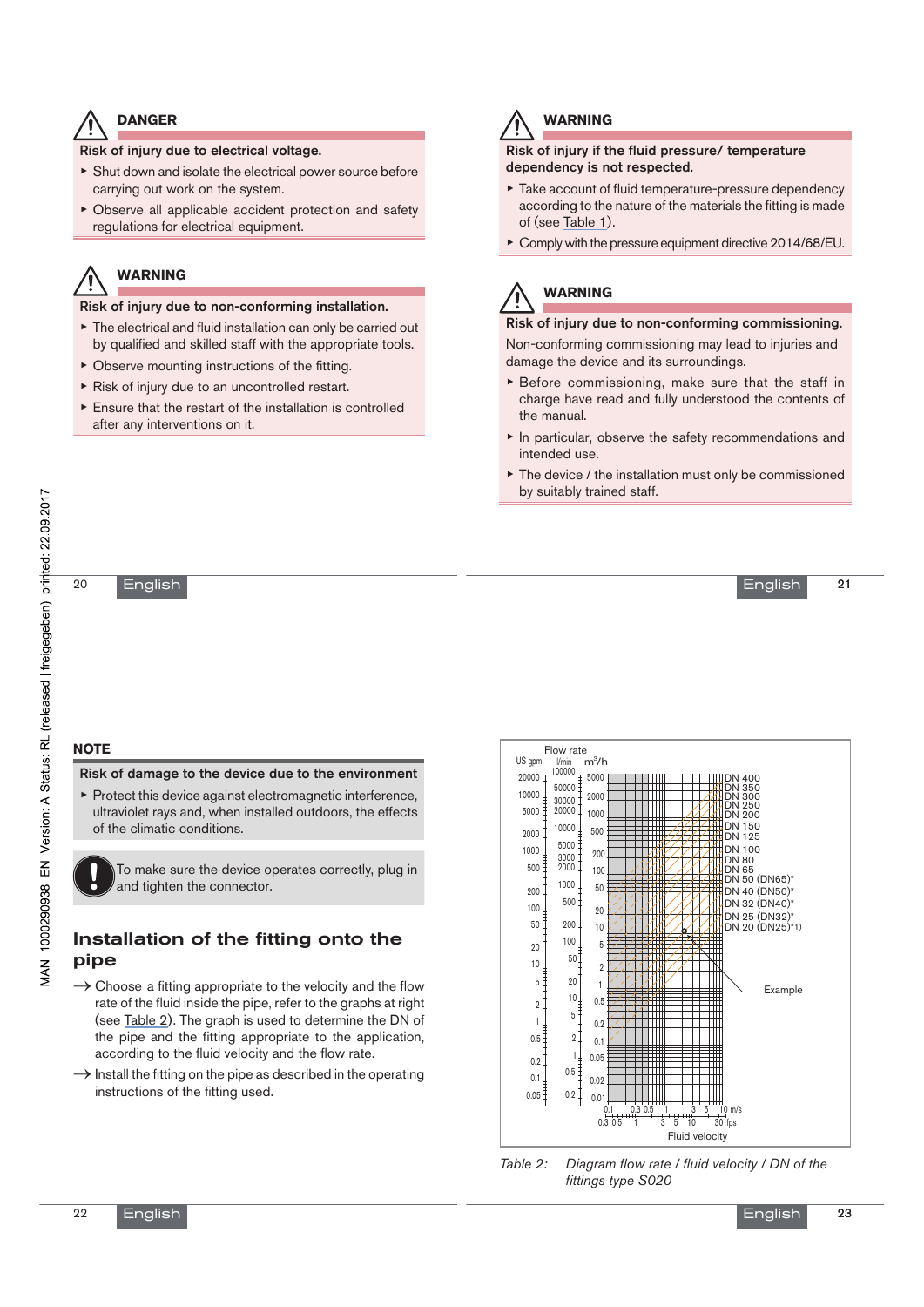(\*) For the fittings:

- with external thread connections acc. to SMS 1145,
- with welding end connections acc. to SMS 3008 DIN 11866 series C / BS 4825-1 / ASME BPE, DIN 11850 series 2 / DIN 11866 series A / EN 10357 series A,
- with clamp connections acc. to SMS 3017, BS 4825-3 / ASME BPE, DIN 32676 series A

<sup>1)</sup> The device cannot be installed on the DN20 fittings listed above.

#### Example:

- Specification:
	- nominal flow: 10 m<sup>3</sup>/h,
	- optimal flow velocity: 2...3 m/s
- Solution: intersection between flow rate and flow velocity in the graph gives the appropriate pipe diameter, DN40 (or DN50 for the asterisked fittings).

#### English

#### Installation of the 8020 on the S020 fitting

 $\rightarrow$  Insert nut 3 on fitting 5. Œ  $\rightarrow$  Insert snap ring 2 into 1 groove 4.  $\rightarrow$  Check that seal 6 is 6 correctly inserted on the flow sensor.  $\rightarrow$  Slowly insert device 1 2 into the fitting. 3 If the mounting is correctly done the device cannot be 4 turned around anymore. 5  $\rightarrow$  Hand lock the assembly with nut 3.

*Fig. 1: Installation of the flowmeter on the S020 fitting*

25 English

# Wiring

24

### **DANGER**

- Risk of injury due to electrical discharge
- ▶ Shut down and isolate the electrical power source before carrying out work on the system.
- ▶ Observe all applicable accident protection and safety regulations for electrical equipment.

#### Protect the power supply

Protect the power supply with a correctly rated fuse if it is not protected by default.



- Use a high quality electrical power supply (filtered and regulated).
- Do not install the cable near high voltage or high frequency cables.
- If a closed installation cannot be avoided, maintain a minimum distance of 30 cm.

### Assembling the female connector



*Fig. 2: Assembling the female connector type 2508 (supplied)*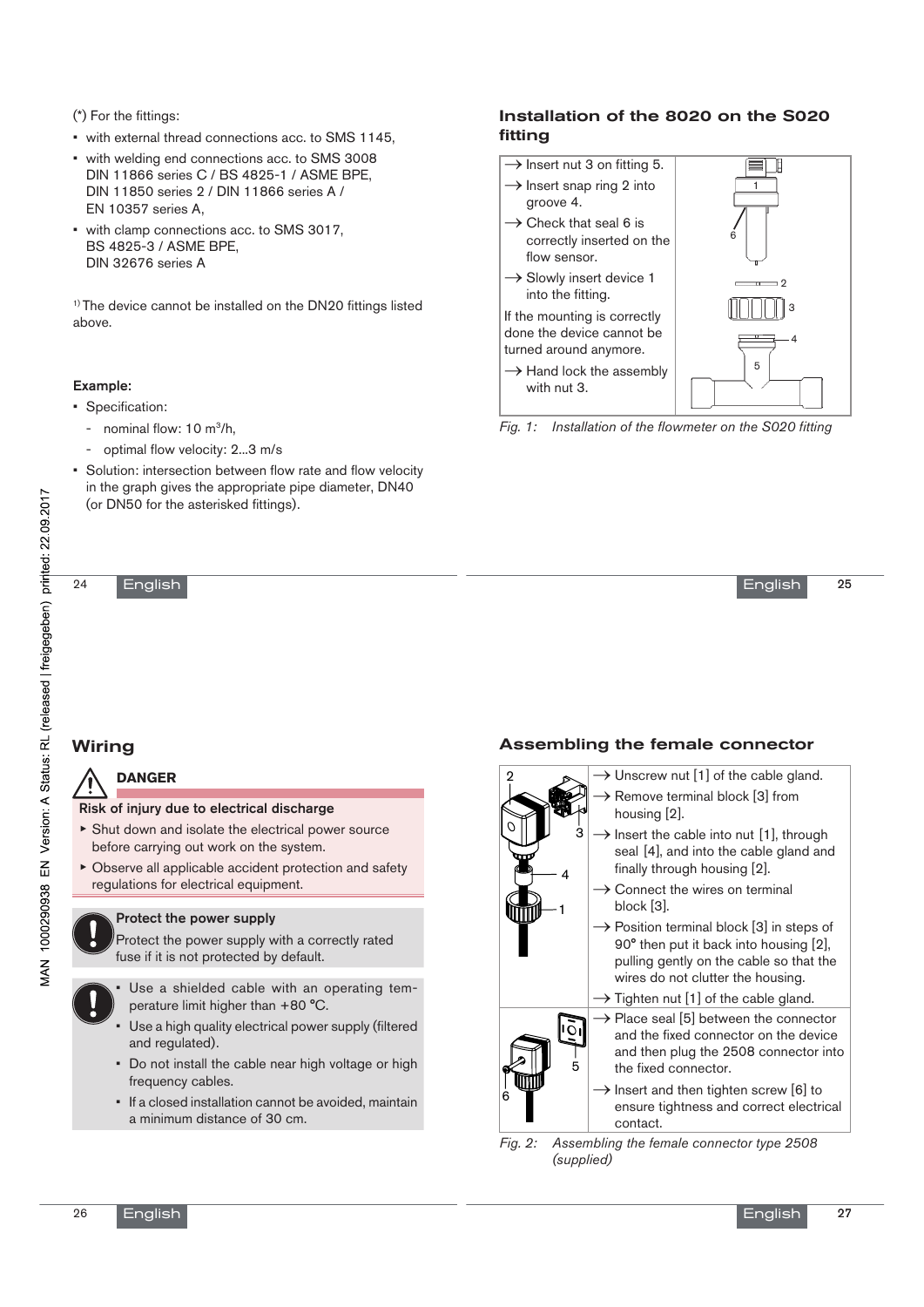

*Fig. 3: Pin assignment of the fixed connector, Hall version*



*Fig. 4: NPN wiring of the Hall version*

English



*Fig. 5: PNP wiring of the Hall version*



*Fig. 6: Pin assignment of the fixed connector, Hall Low Power version*









*Fig. 8: Pin assignment of the fixed connector, sinus version*



*Fig. 9: Wiring of the sinus output of a sinus version*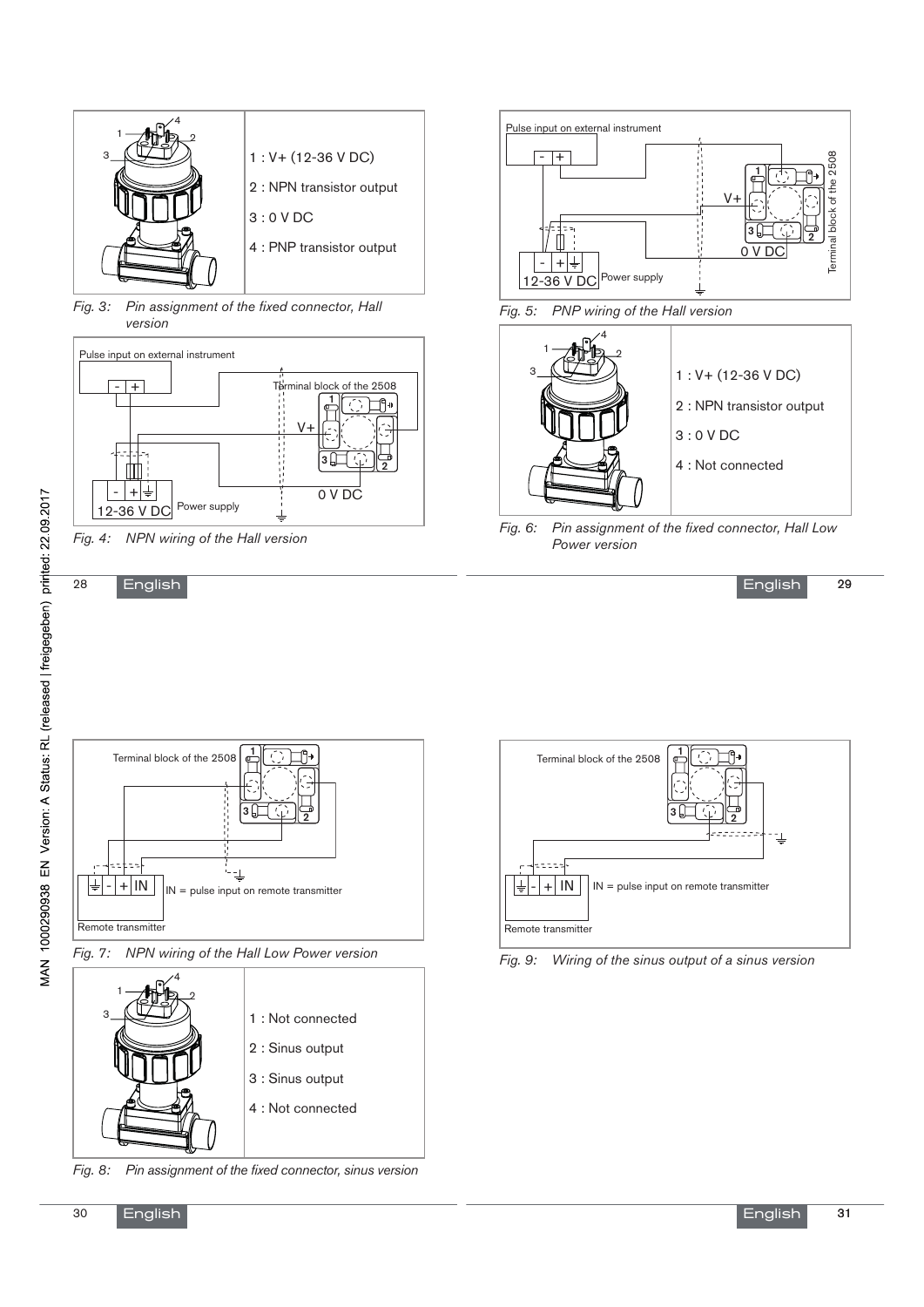### 8. MAINTENANCE

### Safety instructions

## **DANGER**

#### Risk of injury due to electrical voltage.

- ▶ Shut down and isolate the electrical power source before carrying out work on the system.
- ▶ Observe all applicable accident protection and safety regulations for electrical equipment.

#### Risk of injury due to high pressure in the installation.

▶ Stop the circulation of fluid, cut off the pressure and drain the pipe before loosening the process connections.

#### Risk of injury due to high fluid temperatures.

- $\triangleright$  Use safety gloves to handle the device.
- $\triangleright$  Stop the circulation of fluid, and drain the pipe before loosening the process connections.
- ▶ Keep all easily flammable material and fluid away from the device.

# **DANGER**

#### Risk of injury due to the nature of the fluid.

 $\triangleright$  Respect the prevailing regulations on accident prevention and safety relating to the use of aggressive fluids.

# **WARNING**

#### Risk of injury due to non-conforming maintenance.

- ▶ Maintenance must only be carried out by qualified and skilled staff with the appropriate tools.
- $\triangleright$  Ensure that the restart of the installation is controlled after any interventions.

### Cleaning

#### **NOTE**

#### The device may be damaged by the cleaning liquid.

▶ Clean the device with a cloth slightly dampened with water or a cleaning liquid compatible with the materials the device is made of.

English

#### Cleaning the flow sensor

#### **NOTE**

32

The flow sensor may be damaged by the cleaning liquid.

- ▶ Use a cleaning product that is compatible with the materials the flow sensor is made of.
- ▶ Do not use any abrasive acting materials.

#### **NOTE**

After cleaning the flow sensor:

- ▶ Rinse the flow sensor.
- $\triangleright$  Check the seal and replace it if necessary.

# 9. ACCESSORIES

# **CAUTION**

Risk of injury and/or damage caused by the use of unsuitable parts.

Incorrect accessories and unsuitable spare parts may cause injuries and damage the device and the surrounding area.

▶ Use only original accessories and original spare parts from Bürkert.

| <b>Accessories</b>                                                           | Order code |
|------------------------------------------------------------------------------|------------|
| Female connector with cable gland<br>(type 2508)                             | 438 811    |
| Female connector (type 2509) with<br>NPT 1/2" reduction, without cable gland | 162 673    |
| Set with seals (1 FKM + 1 EPDM)                                              | 552 111    |

34

33

English